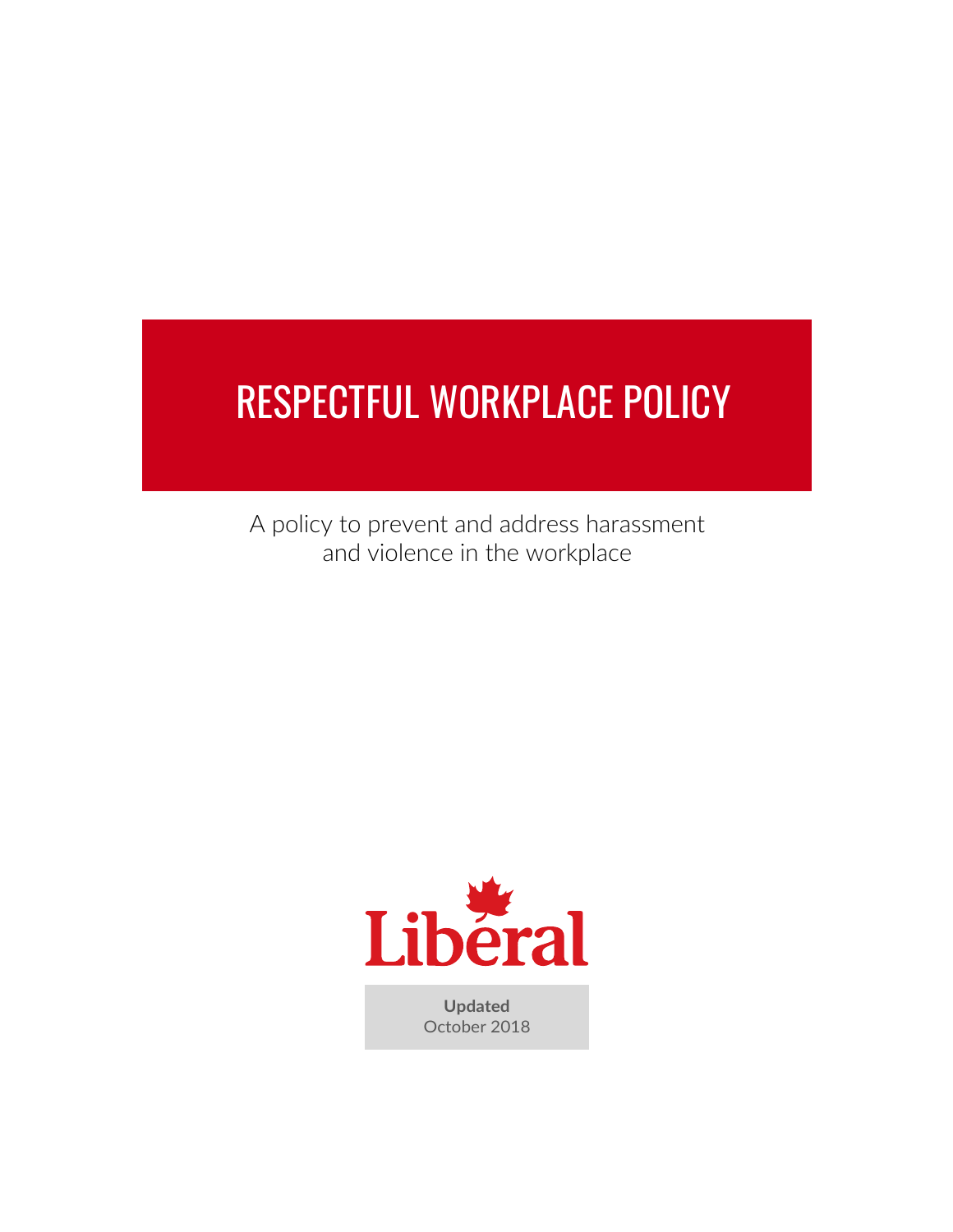## **TABLE OF CONTENTS**

 $\mathbf{F}$ 

| 1  |      |  |  |  |
|----|------|--|--|--|
| 2  |      |  |  |  |
| 3  |      |  |  |  |
| 4  |      |  |  |  |
| 5  |      |  |  |  |
|    | 5.1  |  |  |  |
|    | 5.2  |  |  |  |
|    | 5.3  |  |  |  |
|    | 5.4  |  |  |  |
|    | 5.5  |  |  |  |
|    | 5.6  |  |  |  |
| 6  |      |  |  |  |
| 7  |      |  |  |  |
| 8  |      |  |  |  |
| 9  |      |  |  |  |
|    | 9.1  |  |  |  |
|    | 9.2  |  |  |  |
|    | 9.3  |  |  |  |
| 10 |      |  |  |  |
| 11 |      |  |  |  |
| 12 |      |  |  |  |
| 13 |      |  |  |  |
| 14 |      |  |  |  |
|    | 14.1 |  |  |  |
|    |      |  |  |  |
|    |      |  |  |  |
|    |      |  |  |  |
|    |      |  |  |  |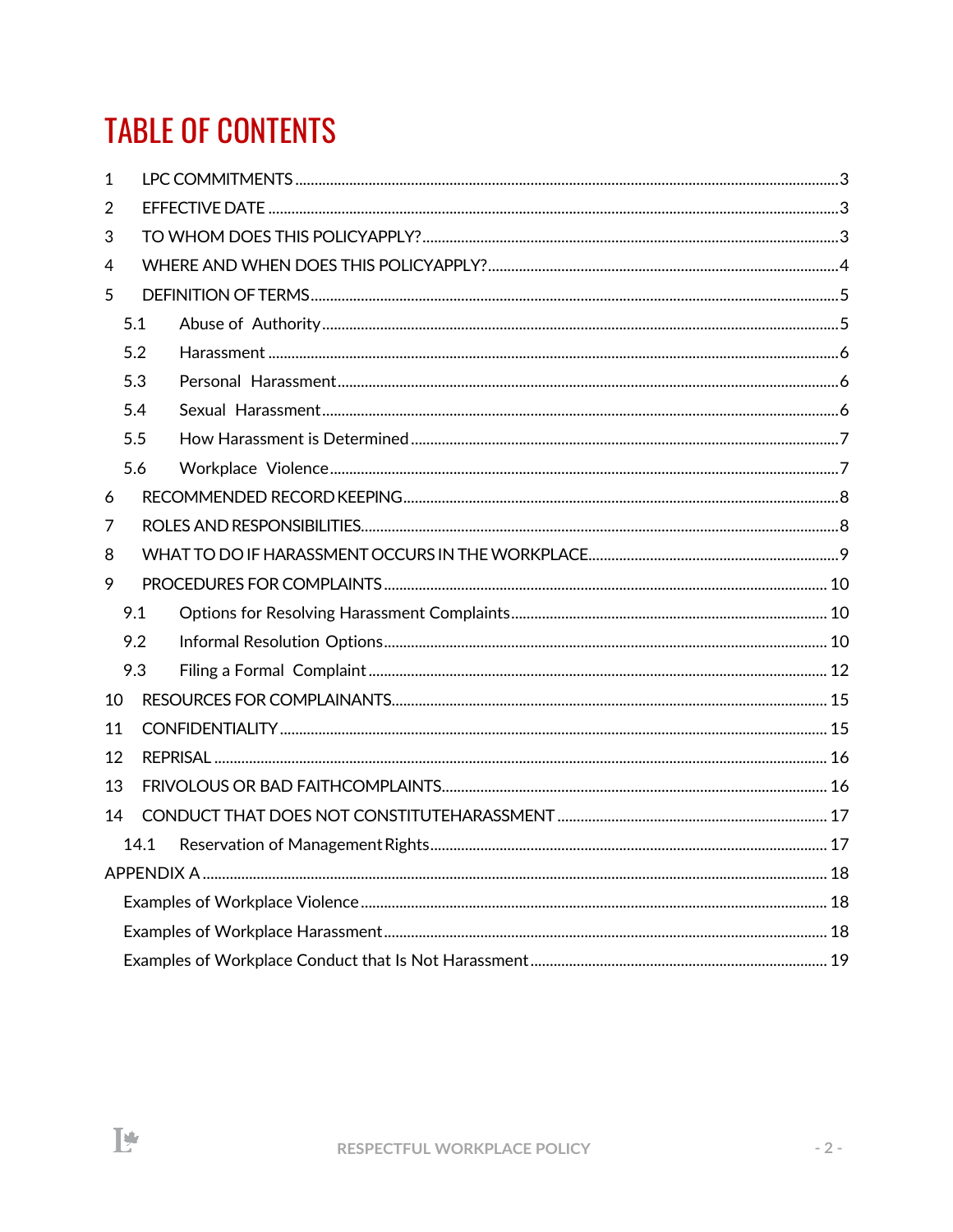## 1 LPC COMMITMENTS

The Liberal Party of Canada ("LPC") is committed to promoting equity and diversity and to supporting the dignity of all persons in the workplace. We strive to provide and maintain a work environment characterized by collegiality and mutual respect. Harassment and/or violence in the workplace will not be tolerated.

The LPC will take all reasonable precautions to prevent harassing or violent incidents in the workplace. Any concerns or complaints about such incidents will be taken seriously and handled in a confidential, impartial and fair manner, in accordance with the procedures set out in this Policy.

This Policy is adopted to advance the LPC's commitments, set out above, and in compliance with the LPC's obligations under employment laws, including human rights and occupational health and safety statutes. This Policy shall, therefore, be interpreted and applied in accordance with applicable legislation and jurisprudence. $1$ 

### 2 EFFECTIVE DATE

This Policy took effect December 4, 2016. It is reviewed at least annually, and was most recently updated on October 31, 2018.

## 3 TO WHOM DOES THIS POLICYAPPLY?

This Policy applies to all individuals (whether employees or volunteers) who occupy the following positions:

- management and staff in the LPC's National Office;
- management and staff in the LPC's Provincial and Territorial Offices;
- members and Officers of the LPC National Board of Directors;
- **LPC Nomination Contestants:**
- LPC Candidates (except those who are currently sitting Members of Parliament);<sup>2</sup>
- LPC National Campaign Director;
- LPC Provincial and Territorial Campaign Co-Chairs;
- LPC campaign managers and staff; and

<sup>2</sup> Sitting LPC MPs are covered by the *House of Commons Policy on Preventing and Addressing Harassment*. However, when a writ of election is issued, Parliament is dissolved and MPs cease to be sitting Members of the House of Commons unless and until such time as they are re-elected. During the election period, LPC Candidates who were formerly sitting MPs are covered by this Policy.



 $^1$  This will be the legislation of the province/territory where an individual works or volunteers, or where a candidate, not currently sitting as a Member of Parliament (MP), runs for office.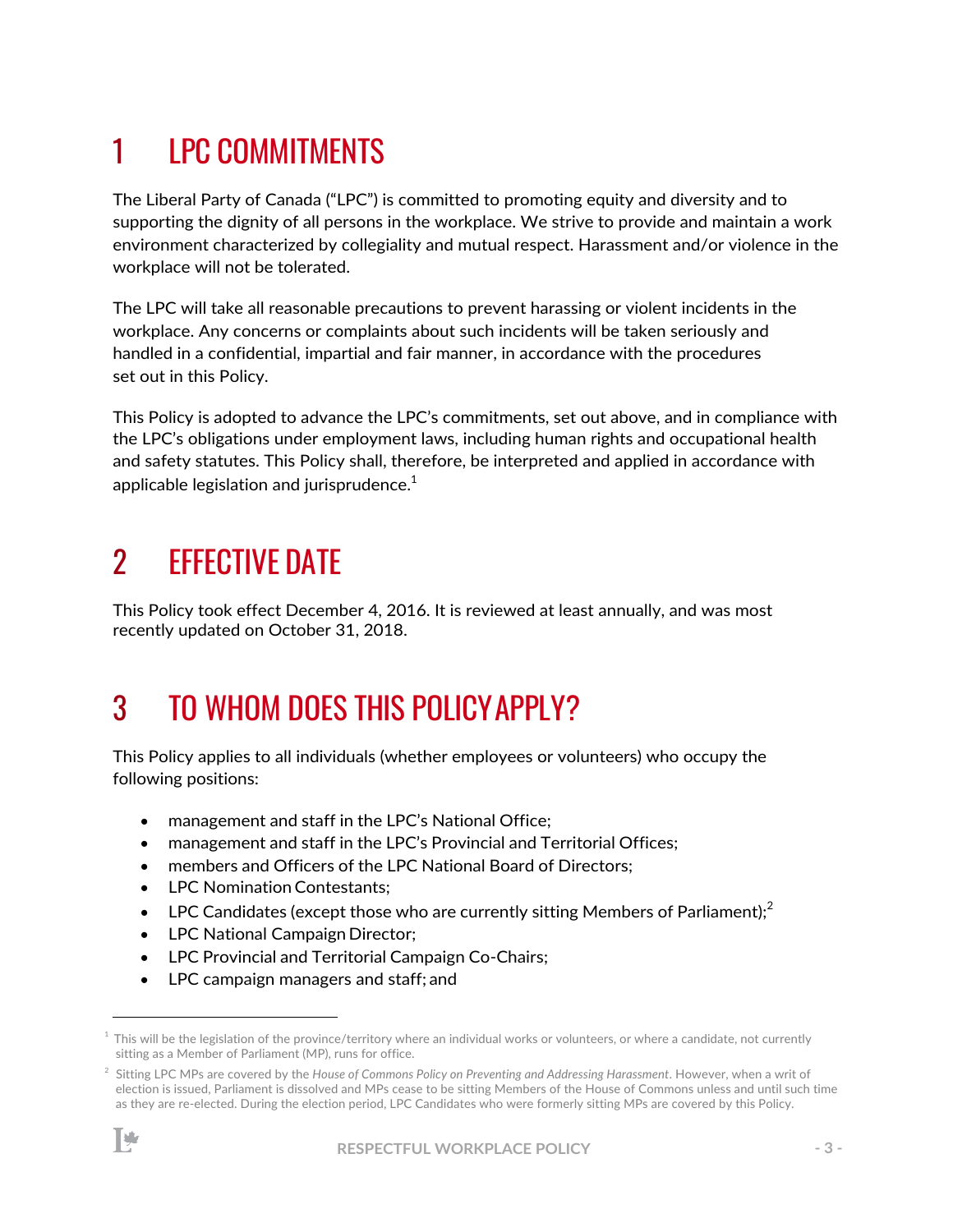• all other LPC volunteers (regardless of where they are volunteering), including but not limited to members of the Board of Directors of LPC Electoral District Associations.

LPC staff are covered by this Policy regardless of whether they are permanent, probationary or temporary/contract employees.

Any individual occupying one of the positions listed above may use the procedures set out in this Policy if they believe that they have been the victim of workplace harassment or violence by any other person occupying one of the positions listed above.

While this Policy only applies to persons who occupy the positions listed above, the LPC's commitment to providing a safe and respectful workplace includes a commitment to take reasonable action in response to all incidents of workplace harassment or violence, regardless of the identity of the perpetrator. Individuals covered by this Policy may feel that they have been harassed or subjected to violence in the workplace by persons who are not covered by this Policy including contractors, employees of House Officers, sitting Members of Parliament, or staff employed by other political parties. These individuals are encouraged to report such incidents as outlined in section 9 of the Policy. The LPC will take whatever action is practical in the circumstances to ensure that such concerns are appropriately addressed.

Individuals covered by this Policy may be the subject of a workplace harassment or violence complaint from a person who is not covered by this Policy, such as an employee of a Member of Parliament, of a different political Party, or of the Liberal Research Bureau. Such complaints may, at the discretion of the LPC National Director, be handled in accordance with the procedures set out in this Policy, with any necessary amendments or modifications.

### 4 WHERE AND WHEN DOES THIS POLICYAPPLY?

This Policy applies to incidents that occur at LPC workplace locations, regardless of whether or not the incidents occur during regular working hours.

LPC workplace locations include:

- LPC National Office;
- LPC Provincial and TerritorialOffices;
- LPC campaign offices;

∦

- any other location where individuals covered by this Policy perform work-related duties or carry out responsibilities on behalf of the LPC, including work-related travel;
- locations of work-related assignments and activities, such as the locations of any meetings, events, debates, all-candidate meetings, training sessions, assigned canvasses or other campaign related duties, conferences, conventions and other gatherings, social or otherwise, which can be reasonably considered to be job-related;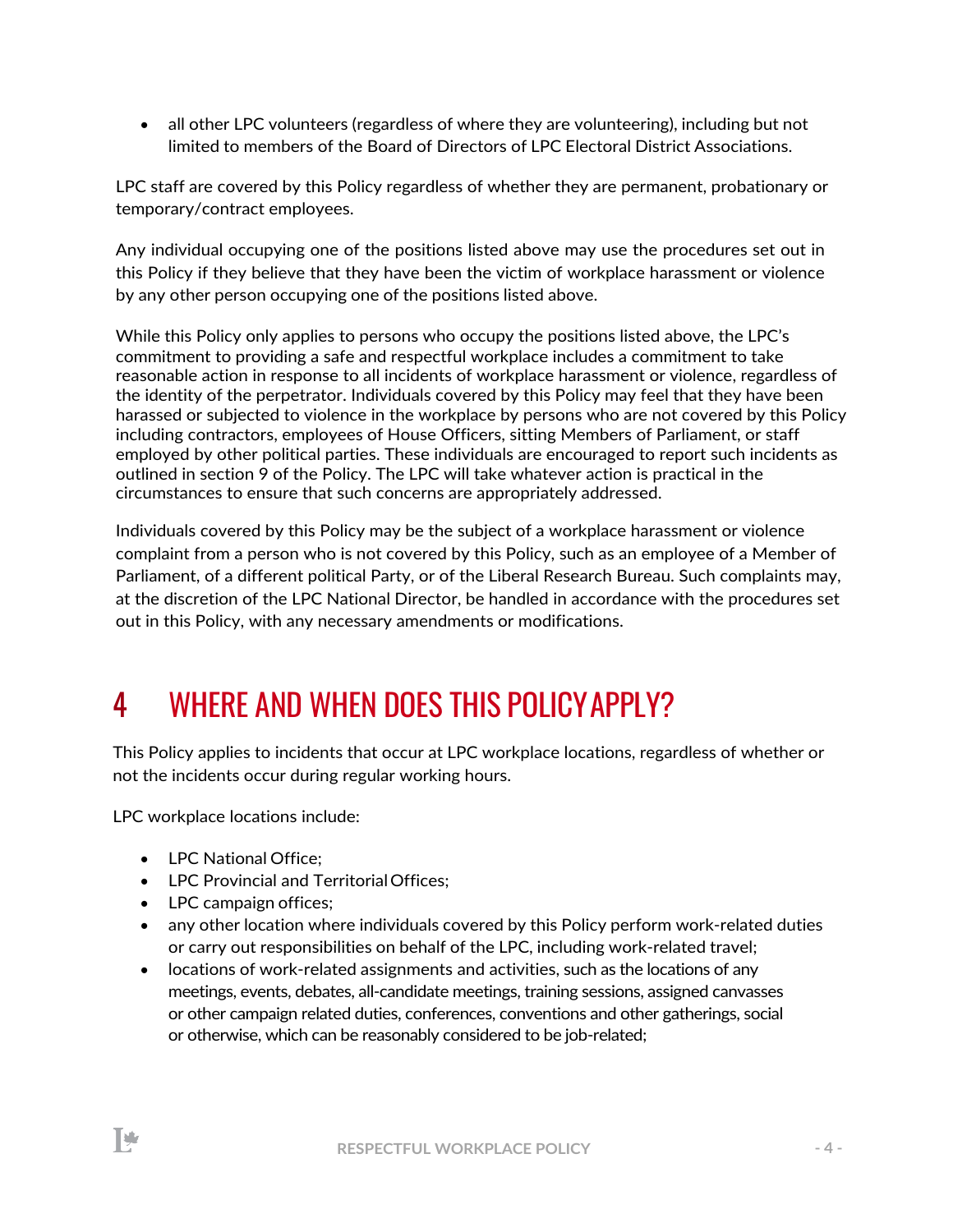- social media and internet sites, where posts have a nexus to the workplace or may be reasonably be anticipated to have an impact on the work environment; and
- electronic communications, phone calls, voicemails, or other forms of communications, where such communications may reasonably be anticipated to have an impact on the work environment.

### 5 DEFINITION OF TERMS

Throughout this Policy, the word "complainant" is used to refer to a person who raises concerns or makes a formal complaint about workplace harassment or violence. The word "respondent" is used to refer to an individual who is accused of engaging in harassing or violent behaviour.

"Prohibited grounds of discrimination" are set out in applicable human rights legislation and, for the purposes of this Policy, include age, ancestry, citizenship, colour, disability, ethnic origin, family status, gender expression, gender identity, marital status, place of origin, race, religion/creed (including atheism), sex (including pregnancy) and sexual orientation.

Additional definitions to be used in the interpretation of this Policy are set out below. Specific examples of unacceptable conduct that would fall within these definitions are set out in Appendix A to this Policy.

#### 5.1 Abuse of Authority

"Abuse of authority" is the improper use of the status or authority inherent in a person's position, or the exploitation of a hierarchical power imbalance in the workplace, to degrade, intimidate, manipulate, coerce, compromise or threaten an individual (regardless of whether or not the complainant and respondent are in a direct reporting or supervisory employment relationship).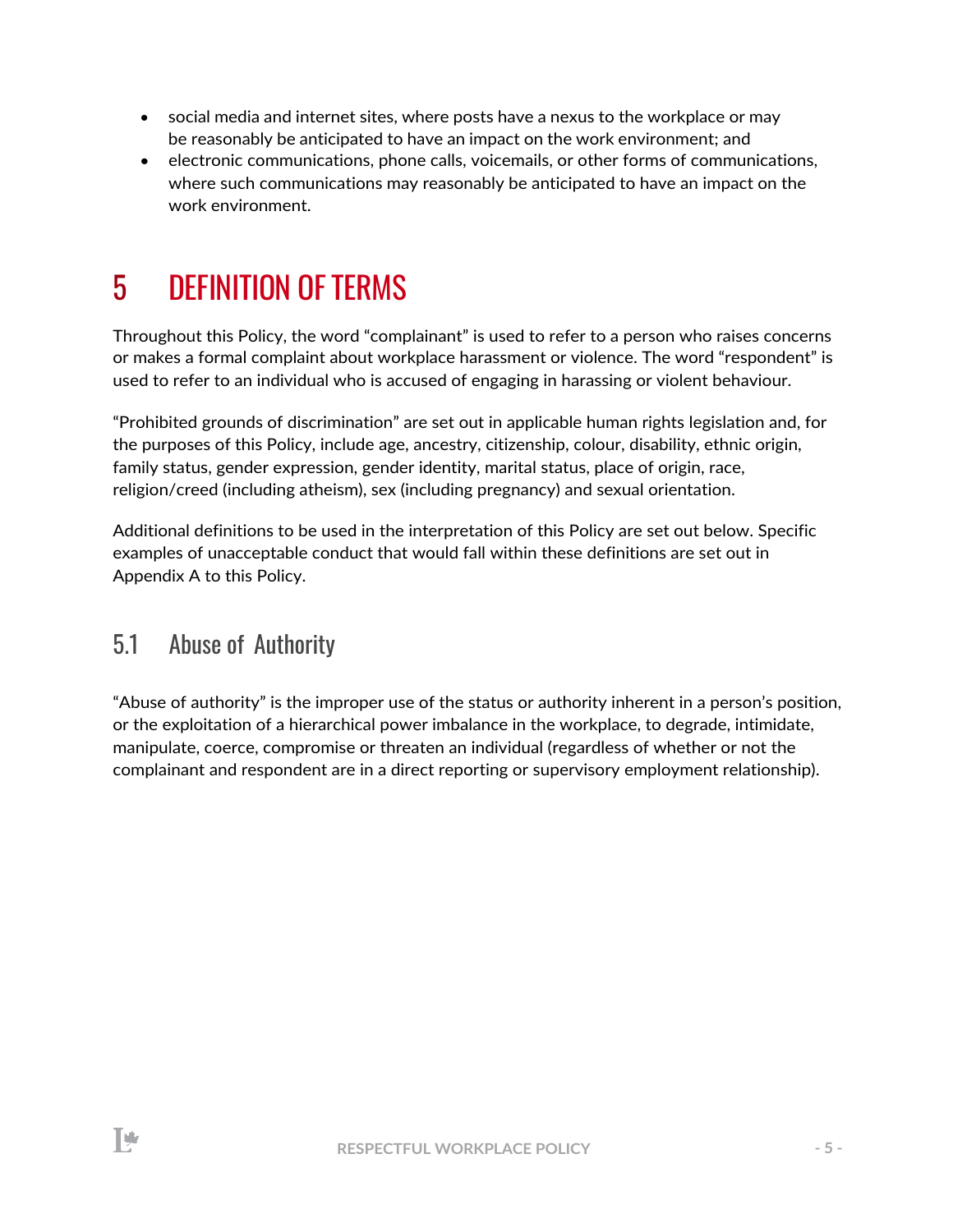### 5.2 Harassment

"Harassment" is a course of vexatious comment or conduct that is known or ought reasonably to be known to be unwelcome.

A series of incidents or pattern of behaviour is usually required, but a single incident may constitute harassment if it is sufficiently egregious.

Harassment may include offensive (verbal or written) remarks, gestures, display of images, or other objectionable conduct that demeans, belittles, insults, derides or humiliates an individual or group of individuals, or that perpetuates or reinforces pejorative stereotypes based on one or more prohibited grounds of discrimination.

Comments or conduct need not be directed at a particular person in order to constitute harassment. For example, remarks and/or actions that tend to disparage or ridicule an identifiable group (such as LGBTQ2 persons, Indigenous peoples, or the adherents of a particular religious faith) can cause insult, apprehension, and/or marginalization, resulting in a poisoned work environment for any person who self-identifies with the affected group, regardless of whether or not that person was specifically or deliberately targeted by the offensive remarks or actions.

This Policy prohibits all forms of workplace harassment, including harassment based on prohibited grounds of discrimination, sexual harassment, abuse of authority and personal harassment.

#### 5.3 Personal Harassment

"Personal harassment" consists of abusive, bullying and/or cruel behaviour that has the effect of tormenting, persecuting, ostracizing, humiliating or intimidating an individual, or undermining or destroying the character or confidence of an individual. Personal harassment need not be based on any prohibited ground of discrimination.

#### 5.4 Sexual Harassment

"Sexual harassment" in the workplace is: i) engaging in a course of vexatious comment or conduct because of sex, sexual orientation, gender identity or expression, where the course of comment or conduct is known or ought reasonably to be known as unwelcome; or ii) making a sexual solicitation or advance where the person making the solicitation or advance is in a position to confer, grant or deny a benefit or advancement to the employee or volunteer and the person knows or ought reasonably to know that the solicitation or advance is unwelcome.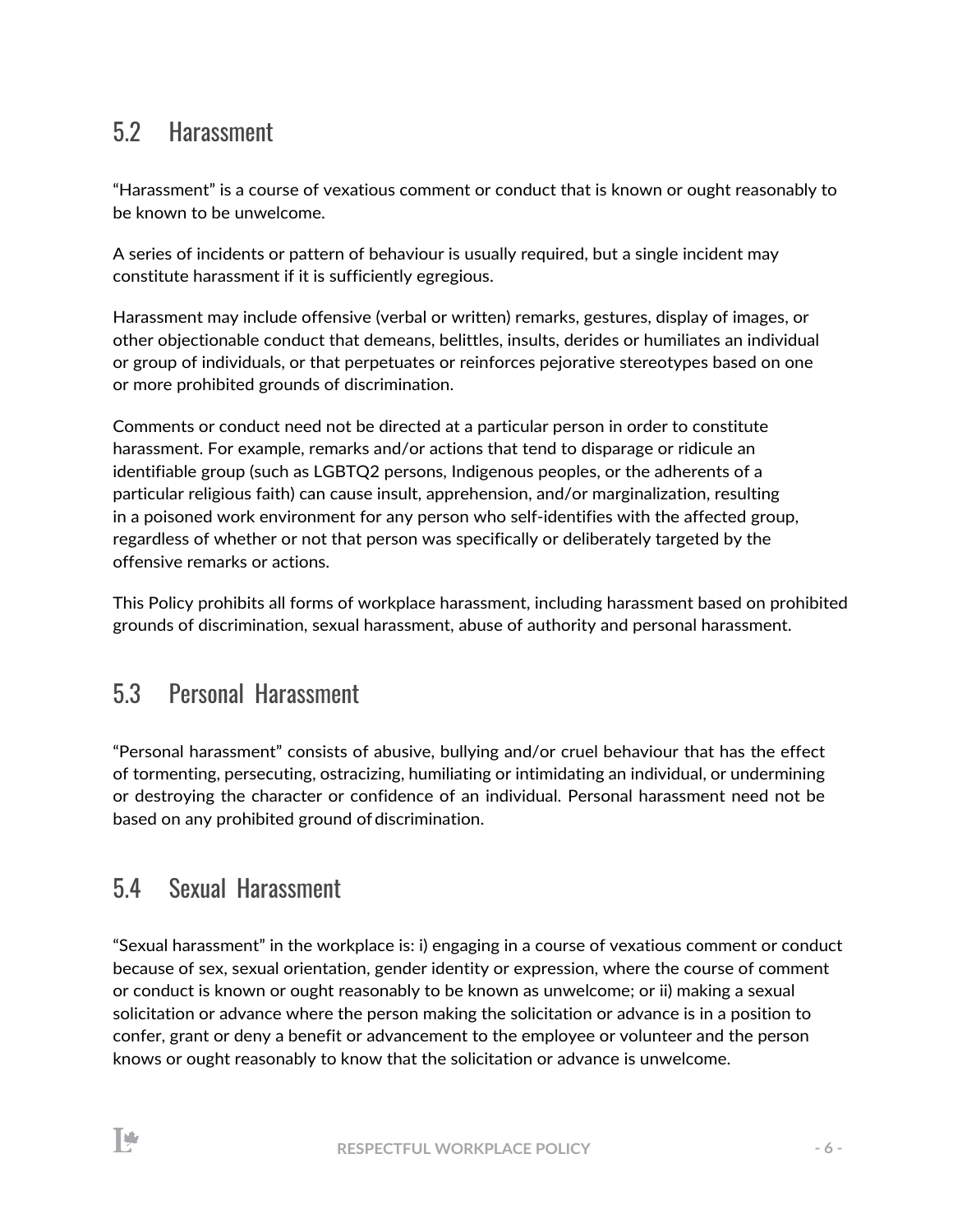Sexual harassment can take many forms. The quid pro quo variety occurs when employment benefits or expectations (e.g. hiring, promotions, wages, work assignments, performance standards, and references) are contingent upon an employee's submission to sexual advances or there is an implied or explicit threat of adverse employment consequences if sexual demands are refused. However, sexual harassment also encompasses situations in which employees (or volunteers) are forced to endure unwelcome leering, flirtation, intimate touching or groping, romantic propositions, intrusive sexual questions, comments about their bodies or appearance, or other comments of a sexual nature where there are no tangible rewards (or promise of rewards) attached to involvement in such behaviour.

### 5.5 How Harassment is Determined

A finding of harassment may be made in the absence of any evidence that the complainant expressed an objection to the comments or conduct when the incident(s) occurred.

The determination of whether specific conduct or comments constitute harassment can be challenging because people's perceptions and perspectives differ. Behaviour that seems innocuous, trivial or humorous to some will hurt and offend others. Individuals covered by this Policy should therefore always strive to be sensitive to and respectful of the sensibilities of others. Neither the subjective reaction of the complainant nor the intent of the respondent will determine whether or not a situation involves harassment. Comments or conduct may be inadvertently offensive or harmful yet still constitute harassment because they display an unreasonable disregard for the feelings of others.

In applying this Policy, all behaviour will be assessed based on the legal objective standard, namely whether a reasonable person in the complainant's position, apprised of all the relevant circumstances, would conclude that the conduct or comments of the respondent were objectionable.

Any reasonable actions taken by the LPC or by its managers or supervisors, relating to the management and direction of employees and volunteers, or of the workplace, do not constitute workplace harassment.

### 5.6 Workplace Violence

"Workplace violence" is the exercise of physical force, or an attempt to exercise physical force, by a person against another individual in the workplace that causes or could cause physical injury.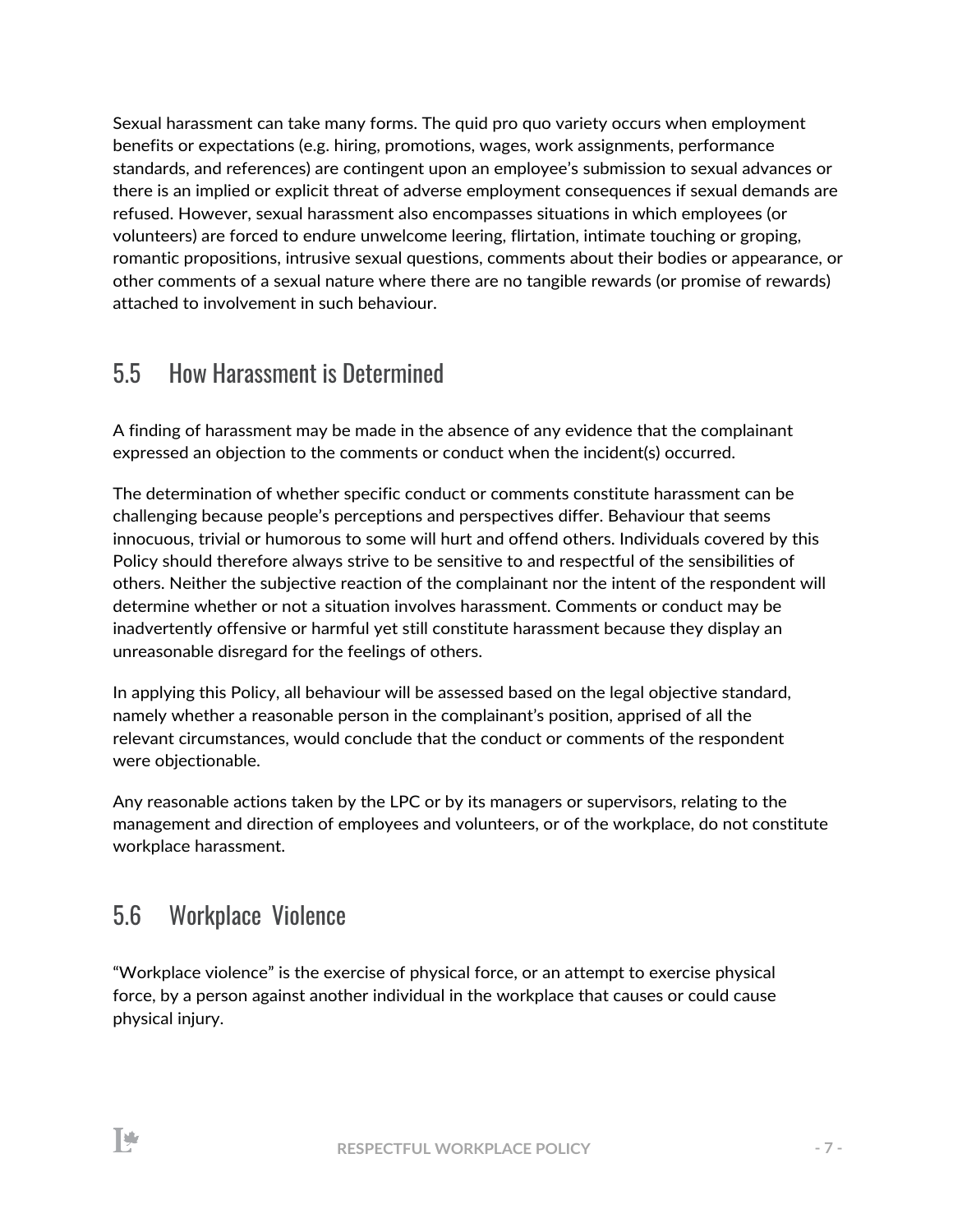Any statement or behaviour that it is reasonable for a person to interpret as a threat to exercise physical force that could cause physical injury shall be treated as an incident of workplace violence under this Policy.

## 6 RECOMMENDED RECORD KEEPING

It is always advisable for a complainant to create and maintain a written record of any incident(s) of alleged inappropriate behaviour. If you have experienced or witnessed workplace harassment or violence—even if you have not yet made a decision about whether to pursue any resolution procedures under this Policy or any other avenue of recourse—you should make notes, as soon as possible after the incident, including the date, time, location, details of what was said and what occurred, who was present, your response and reaction to the incident, and any other pertinent information. You should also take reasonable steps to preserve all relevant evidence (e.g. save and print emails or text messages; take screen shots of posts on social media or internet sites; photograph evidence that cannot be preserved, such as scratches, bruises or other injuries or damage to property).

If you are accused of inappropriate workplace conduct, it is similarly advisable to create and maintain a record of relevant incidents and communications. Make detailed notes of your version of the events as soon as you become aware of the allegations against you and take reasonable steps to preserve all relevant evidence.

## 7 ROLES AND RESPONSIBILITIES

Creating an inclusive, equitable and safe work place is a shared responsibility. Education is a proactive way to prevent harassment. The LPC encourages staff and volunteers to participate in education and training offered.

Bystander Intervention can be another effective way to prevent a potentially harmful interaction. It involves interrupting harmful situations in a way that could positively influence the outcome.

Some ways you can intervene, while being mindful of your own safety can include:

- speaking up in a meeting when a colleague makes an inappropriate comment;
- calling someone out for telling an inappropriate joke;

₩

• offering support to someone who has experienced a potentially unwelcome interaction by asking them if they are okay or if they want to talk.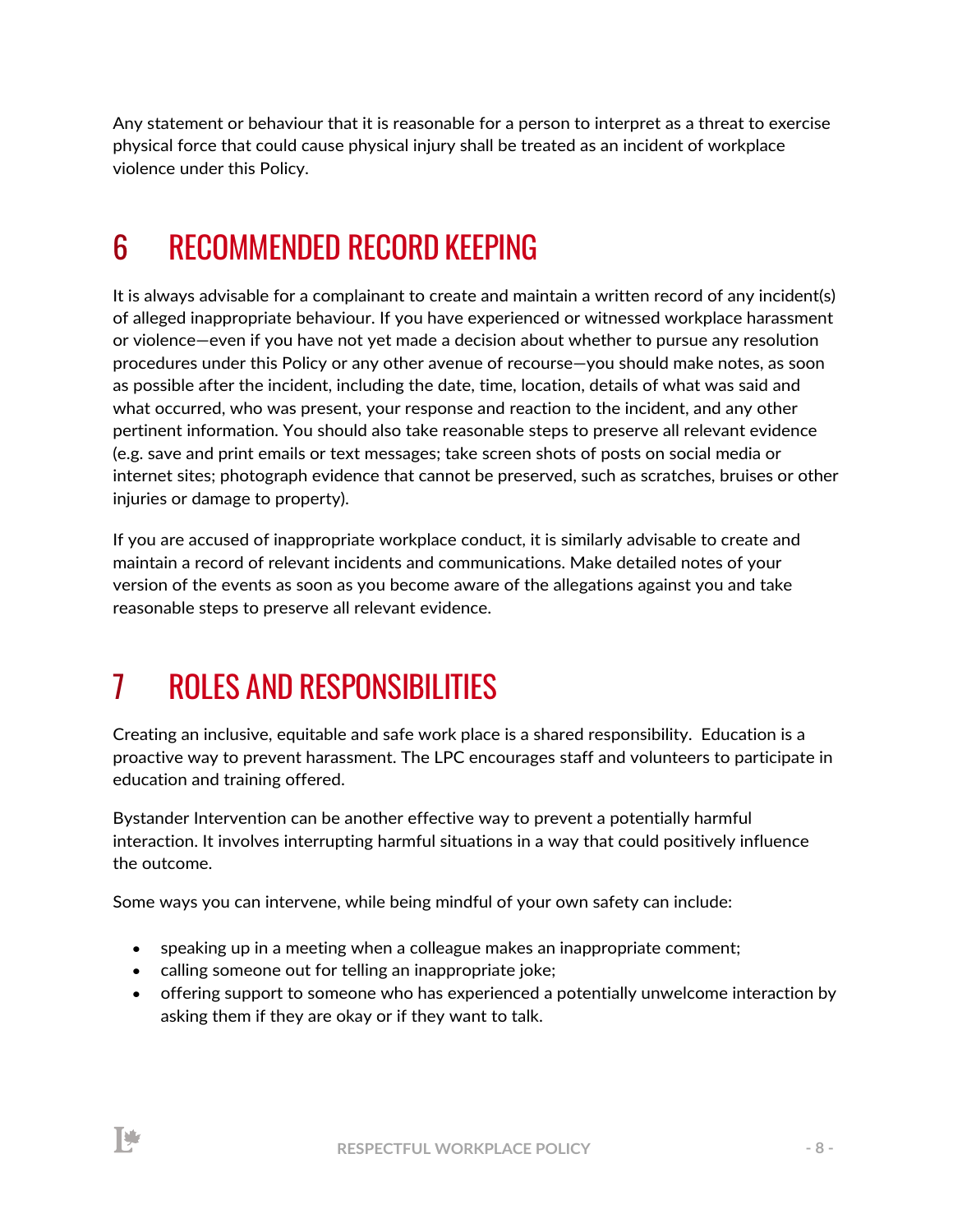No person should remain in a conversation or situation in which violence is occurring or which they reasonably believe might become violent.

If you are involved in a violent or potentially violent situation in the workplace, you should immediately remove yourself from the situation to a place of safety, or call for assistance, if necessary, in order to extricate yourself.

Once you are removed from any immediate threat to your safety, you should summon assistance, if the circumstances warrant it, by calling building security, the police, or (in an emergency) 911. If appropriate and warranted by the circumstances, an ambulance should also be summoned to attend to the medical needs of anyone who has been injured.

All incidents of workplace violence should be reported to the LPC as outlined in section 9 of the Policy.

The LPC will take such measures as are practical and appropriate in the circumstances to address the situation and prevent a recurrence of violence.

The National Director may commence or continue a management-initiated investigation when no complaint has been made but where concerns have been brought to their attention, if there is a serious risk to workplace safety.

### 8 WHAT TO DO IF HARASSMENT OCCURS IN THE WORKPLACE

If you feel that you have been subjected or exposed to workplace harassment, you are encouraged to promptly bring the matter to the attention of the individual responsible for the objectionable comment or conduct and ask that person to cease their offensive behaviour.

Speaking directly to someone about their inappropriate behaviour can be difficult to do, but it is frequently the best means of addressing the problem. People sometimes engage in hurtful or offensive behaviour out of ignorance and without malice or any intention to cause harm, discomfort or insult. When the negative effect of their behaviour is brought to their attention, they may feel genuinely remorseful and display willingness to modify their behaviour. Prompt and direct action initiated by an affected individual is therefore often very effective in stopping disrespectful behaviour and reducing the risk that objectionable comments or conduct will be repeated and/or will escalate to a more serious level.

However, if you are feeling harassed, you are not obligated to attempt to resolve the situation directly with the person whose conduct you find objectionable. If you do not feel comfortable taking direct action to deal with the situation, or if you have attempted direct action and a satisfactory resolution has not been achieved, you may pursue the complaint procedures set out below.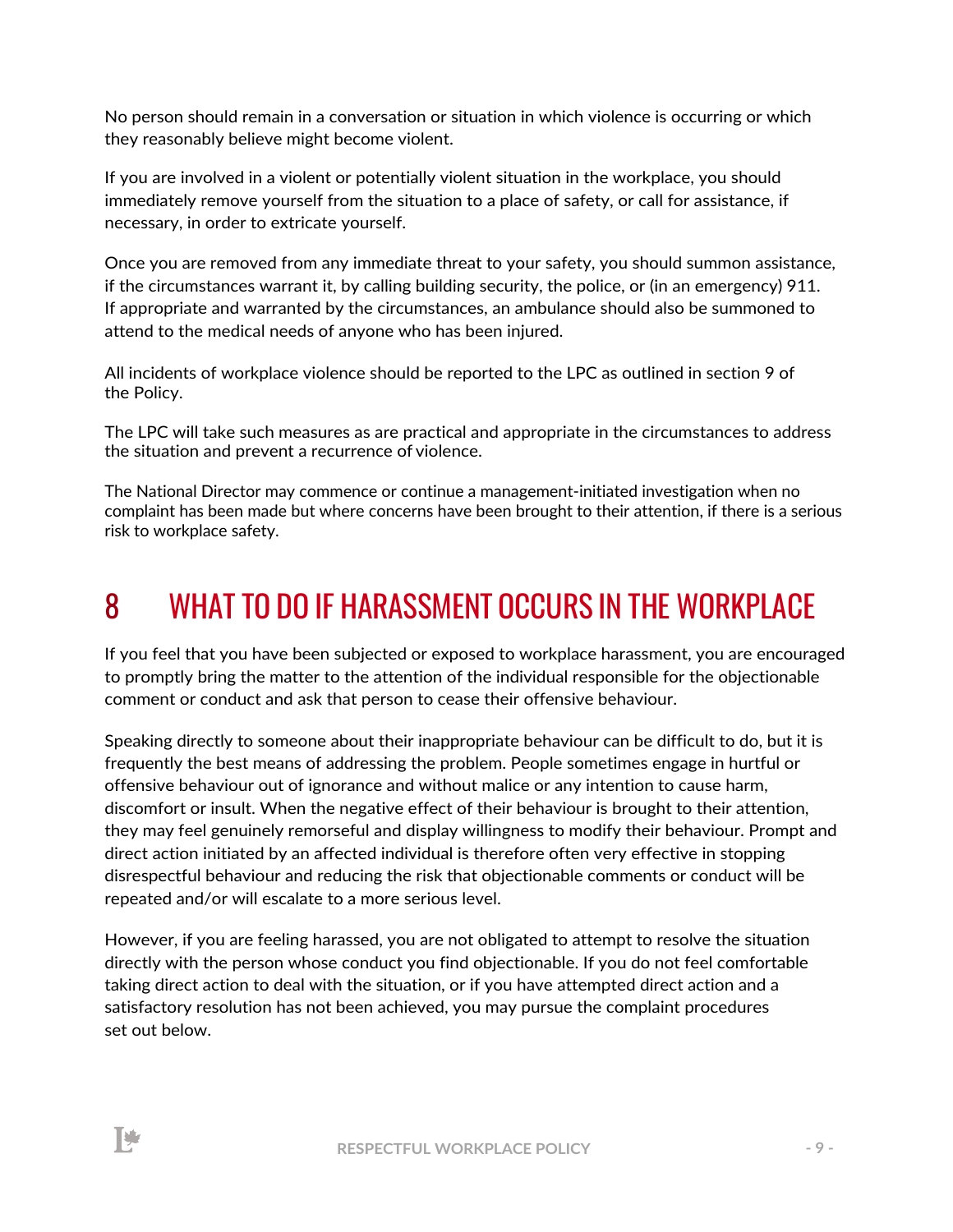## 9 PROCEDURES FOR COMPLAINTS

The procedures set out in this Policy are intended to provide complainants with an effective, timely and accessible mechanism for having their concerns addressed within the LPC. It is not intended to deprive individuals of their right to pursue any other avenue of recourse available to them.

Where an issue is raised or a complaint is made concerning the National Director, then any term of the Policy referring to the National Director should instead be read as referring to the President of the National Board of Directors.

Nothing in this Policy precludes complainants from exercising their rights before a court or tribunal or from pursuing remedies through other mechanisms that may be available to them, including the complaint procedures under the House of Commons Policy on Preventing and Addressing Harassment.

The LPC reserves the right to suspend any procedures under this Policy if the complainant chooses to pursue another avenue of recourse.

### 9.1 Options for Resolving Harassment Complaints

In resolving harassment complaints, the LPC offers a number of options, both informal and formal, to persons covered by this Policy in order to assist them in resolving harassment allegations.

While it is the objective of this policy to resolve discrimination and harassment complaints in a manner that is non-adversarial and rehabilitative, in certain circumstances disciplinary action, up to and including termination, may be warranted.

In the case of volunteers, appropriate actions may be taken, including but not limited to the exclusion of the volunteers from LPC premises and campaign offices, and in the case of volunteers who are Registered Liberals, the imposition of discipline, which includes but is not limited to suspension or expulsion from any role under the auspices of the LPC.

#### 9.2 Informal Resolution Options

Informal resolution processes are encouraged where reasonable.

Concerns about harassment in the workplace may be reported to any of the following Officers ("Officers" are herein taken to refer to designated Officers under the Policy):

• the National Director;

陟

- the Human Resources Manager in the National Office; or
- the Director of a Provincial or Territorial Board.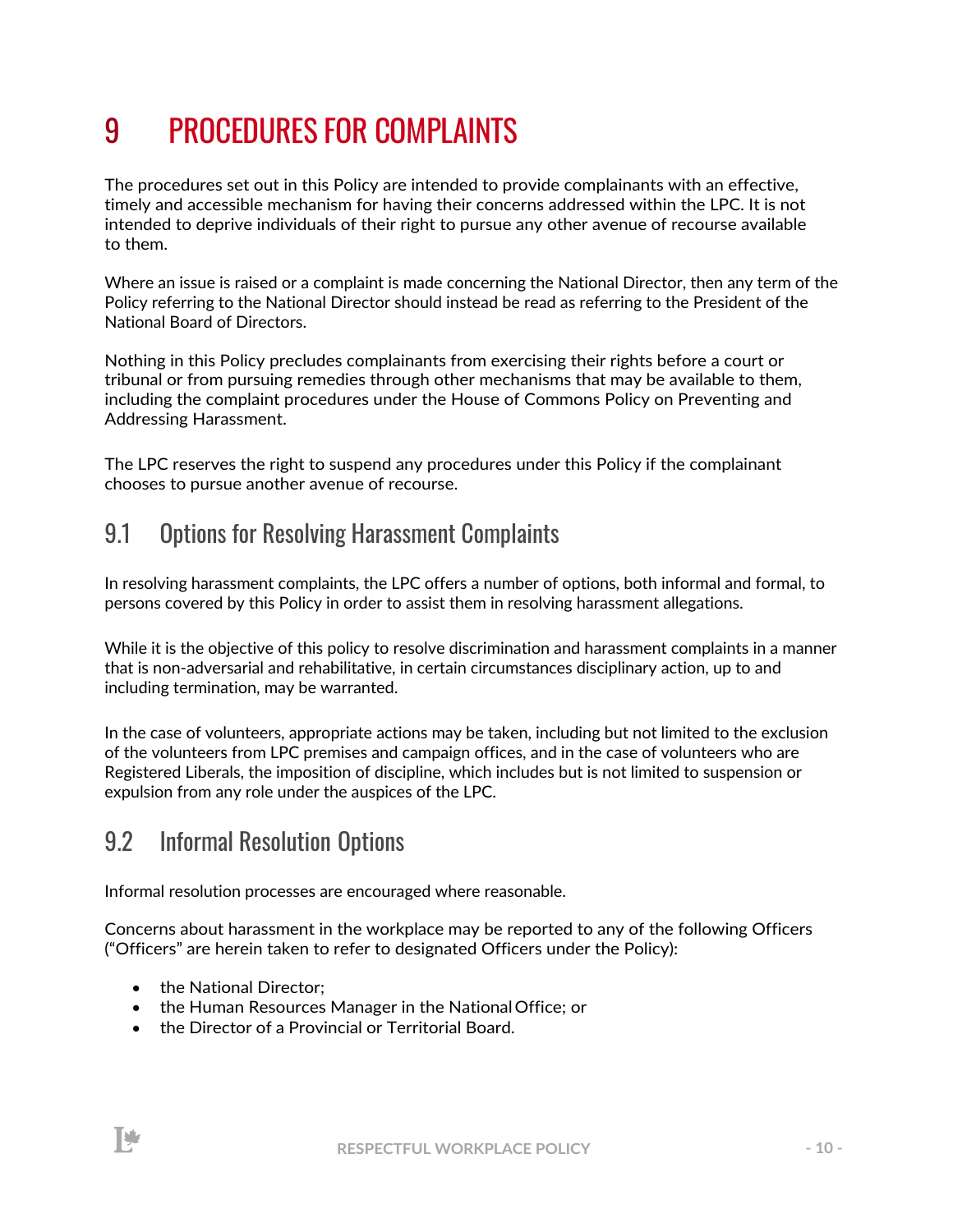These Officers shall notify the National Director or other appropriate LPC official of the concerns, and can assist the complainant in identifying and exploring appropriate options for the resolution of harassment concerns.

If a person who is not an Officer but is nonetheless in a leadership role (volunteer or otherwise) (e.g. campaign managers, EDA Chairs, etc.) becomes aware of or receives a report of a complaint of a serious nature (e.g. an incidence of workplace violence, such as stalking of assault, or possible criminal conduct), that person should report the issue to an Officer.

A variety of non-adversarial resolution techniques may be implemented, such as shuttle diplomacy discussions facilitated by the Officer (or by another neutral third-party conciliator) or a face-to-face meeting of the complainant and respondent with a third party mediator. The objective of these informal dispute resolution techniques is to promptly and confidentially resolve the concerns raised and restore a respectful and healthy work environment.

After discussing the matter with an Officer, the complainant may request that the Officer pursue an informal resolution. However, if the Officer concludes that informal resolution techniques are not appropriate in the circumstances, the Officer may decline the complainant's request and encourage the complainant to file a formal complaint instead. In either case, the Officer will provide the National Director with a confidential record of the concerns raised and of the advice provided to the complainant.

An Officer may also refuse to pursue informal resolution techniques if, in the opinion of the Officer, the concerns raised by the complainant do not amount to a violation of this Policy. In those circumstances, the Officer will so advise the complainant and will provide the National Director with a confidential record of the concerns raised and of any advice provided to the complainant.

When an informal resolution technique is pursued, outcomes may include an apology by the respondent and/or undertaking to cease certain behaviour; clarification of the parties' respective roles, responsibilities and expectations; agreement on respectful communication protocols; restructuring of a reporting relationship (e.g. to place an intermediary between the complainant and respondent); re-assignment of duties, relocation of a workstation, or other measures to minimize the complainant's contact with the respondent; or any other creative, feasible and mutually agreeable solutions.

In every case where an Officer addresses a matter using informal resolution techniques, the Officer will keep the complainant and the respondent apprised of any proposed resolution initiatives and of the anticipated time frame for completing the informal resolution process. The Officer will complete the informal procedure as quickly and as confidentially as practicable.

A confidential written record of any informal resolution will be created by the Officer and submitted confidentially to the National Director, with a summary of the concerns that gave rise to the resolution procedure. The Officer will follow up with the complainant to ensure that the agreed-upon resolution has been implemented and that no further problems have arisen.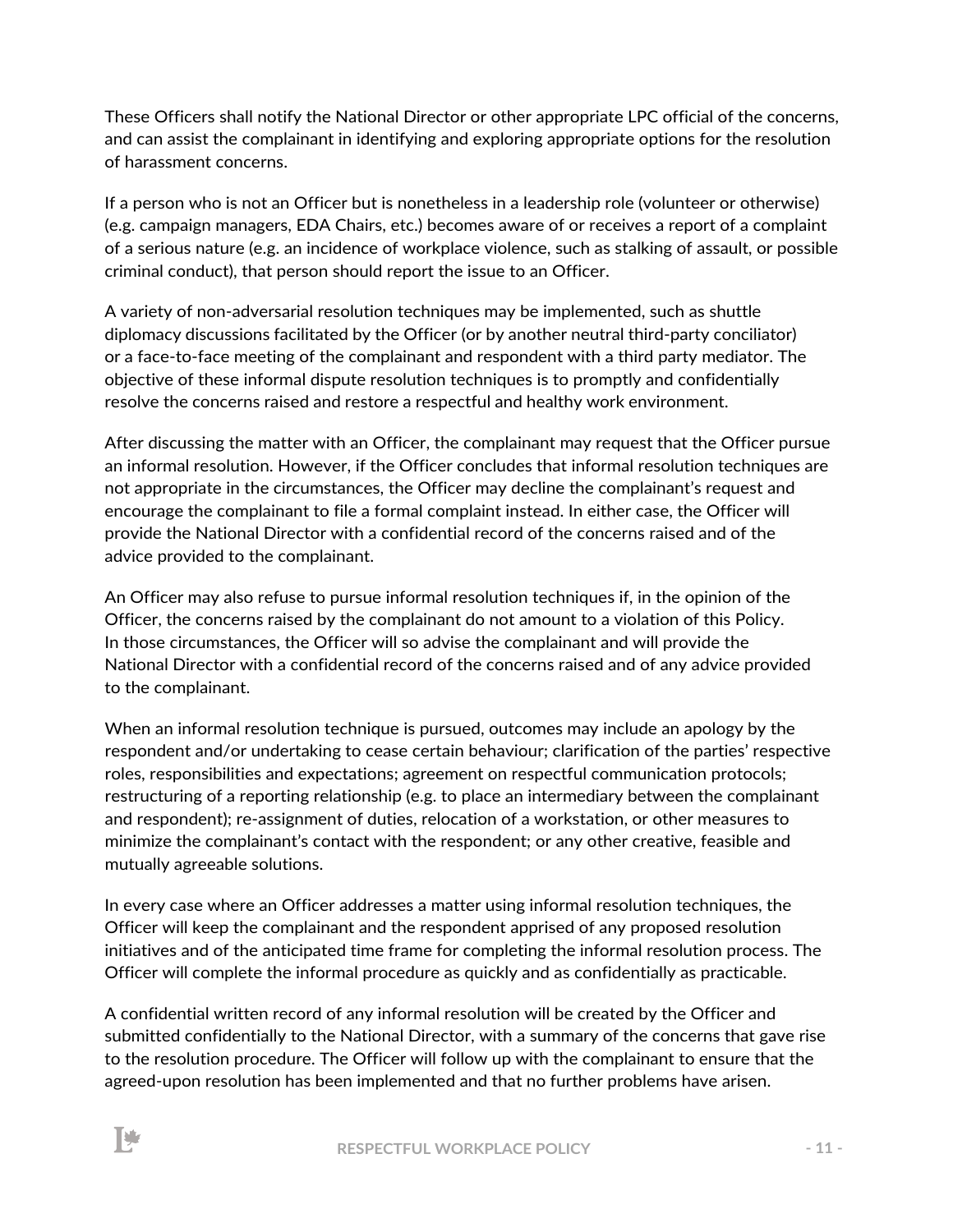An Officer who is approached by a complainant may, at any time, confidentially consult the National Director for guidance on how best to handle a situation, and may also confidentially consult others within LPC management, if necessary to implement an agreed-upon informal resolution.

If, after discussing the matter with an Officer, the complainant decides that they do not want to pursue the matter further, the Officer will take the complainant's wishes into consideration, but will also consider other relevant factors, including the seriousness of the allegations involved. If the matter is not pursued further, the Officer will so advise the National Director, and provide to the National Director a confidential written record of the concerns that were raised and of any advice provided to the complainant.

In serious cases (such as when an Officer is aware that previous harassment complaints involving the same respondent have been made, or where allegations of egregious misconduct are made), the Officer will discuss the matter confidentially with the National Director, who may decide to initiate an investigation into the allegations, even if the complainant prefers an informal resolution process, or does not wish to pursue the matter further. The National Director will give due consideration to the complainant's wishes, but will ultimately take whatever measures he or she deems necessary to ensure a harassment-free and violence-free work environment. The National Director may be obligated to proceed with an investigation where it appears that applicable laws (e.g. human rights statutes or occupational health and safety legislation) have been violated. If the complainant's allegations include possible criminal conduct (e.g. stalking or assault), the National Director may contact the police. If the National Director decides to initiate an investigation or to contact the police, the complainant will be notified forthwith.

### 9.3 Filing a Formal Complaint

Individuals who feel their rights have been violated have the right to file a formal complaint.

Formal complaints about workplace harassment or violence should be submitted to the National Director.

A formal complaint must be in writing, unless the complainant has a disability that necessitates using an alternative accessible format. The complaint must be signed by the complainant and must include the names of the complainant and respondent, the dates and locations of alleged incidents, details of the harassment or violence allegations, and the names of any witnesses. A formal complaint may be written in English or French.

A formal complaint may be filed regardless of whether or not the complainant has previously engaged in any direct action to address the situation, and regardless of whether or not informal resolution techniques have been attempted.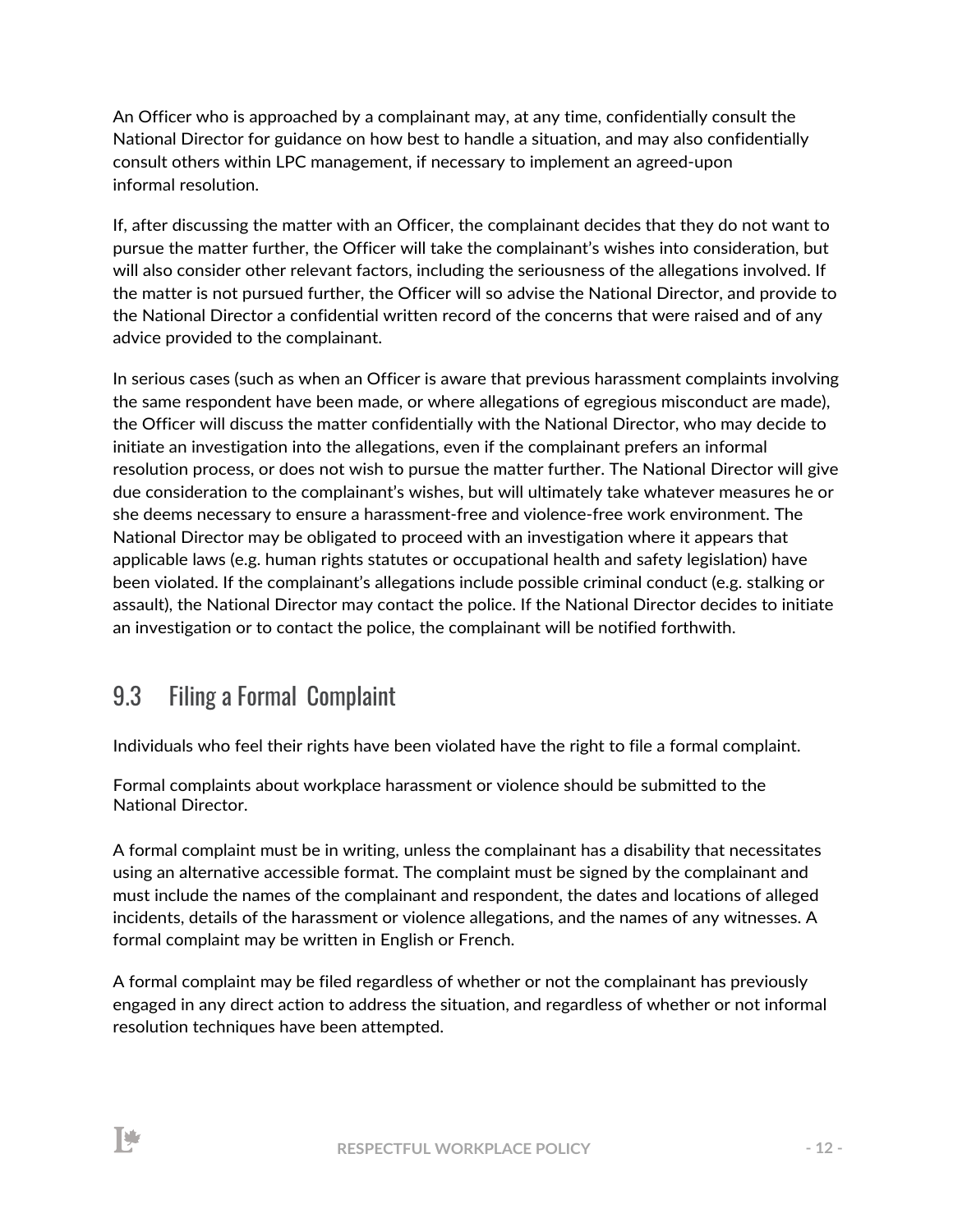A formal complaint should be initiated in a timely manner. It must be submitted within twelve (12) months of the last incident of alleged inappropriate conduct, unless there are extenuating circumstances to justify the delay. The passage of time will not always preclude the consideration of a complaint, but the circumstances may be such that it materially impairs the ability to proceed with an investigation.

When a formal complaint is submitted, the National Director must ensure that a review is conducted that is appropriate in the circumstances. The National Director will first review the allegations and the circumstances and determine whether proceeding with a formal investigation is warranted. If the National Director concludes that the allegations set out in the complaint do not constitute a prima facie breach of the terms of this Policy, no further investigation will be conducted and the complainant will be so advised. If the incidents raised in the formal complaint allegedly occurred more than twelve (12) months prior to the filing of the complaint, the National Director may conclude that an investigation is not feasible or is not warranted due to the delay, and the complainant will be so advised. The National Director will keep a confidential record of the complaint and of the advice provided to the complainant.

If the complainant's allegations include possible criminal conduct (e.g. stalking or assault), the National Director may contact the police, and the complainant will be so advised.

If the National Director decides that a formal investigation should be conducted into the complainant's allegations, he or she will appoint an impartial investigator to undertake a factfinding process. The National Director may appoint an individual within the LPC or a qualified external investigator. All individuals covered by this policy are expected to cooperate with any investigation (as complainants, respondents, or witnesses) and to maintain confidentiality with respect to their involvement in the investigation.

The LPC may take appropriate temporary measures to ensure the integrity of the investigation, as well as the safety and security of persons within the workplace. To that end, the respondent may be placed on home assignment or administrative suspension from work during the investigation, or other interim steps may be taken to physically separate the complainant and respondent and/or to minimize their workplace interactions.

Every investigation will follow accepted principles of administrative fairness, including:

• impartiality of the process;

⊯

- notice to the parties of the investigator's mandate;
- the right of the respondent to be provided with the particulars of the allegations against him or her;
- the right of the respondent to have an opportunity to make full answer and defense to any allegations;
- the right of both parties to know and have an opportunity to rebut the relevant adverse evidence provided by the other party;
- the right of both parties to identify witnesses and have relevant witnesses be interviewed;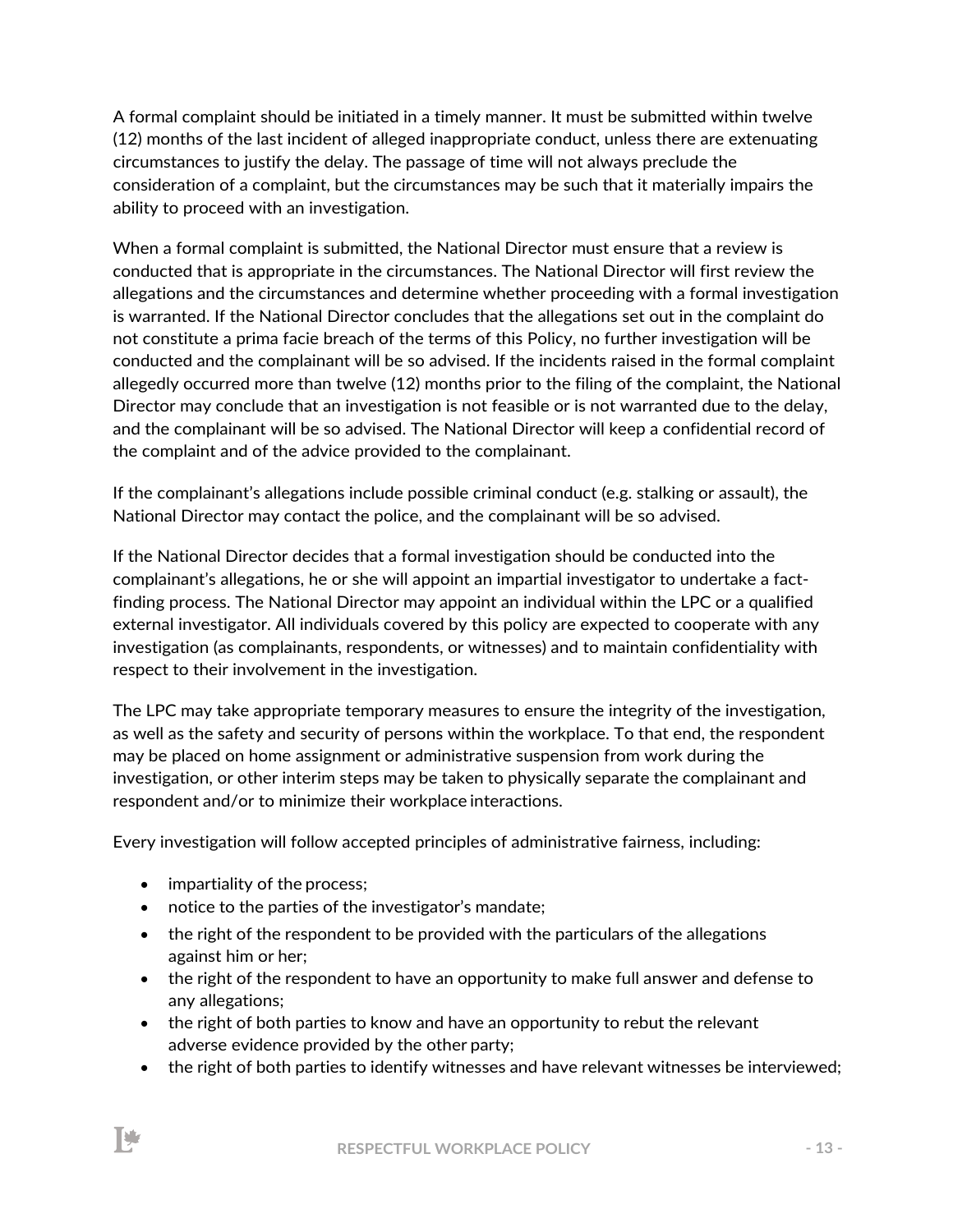- the right of both parties to know and rebut the relevant adverse evidence of witnesses;
- the right of both parties to identify and/or supply relevant documentary or other evidence for consideration;
- the right of both parties to be accompanied by a support person of their choice when meeting with the investigator (provided that the support person is not a relevant witness in the investigation);
- the right of both parties to communicate with the investigator in either French or English, in accordance with their language preference; and
- the right of both parties to be advised of the investigator's findings of fact in respect of each allegation in the complaint.

The investigation will be completed as quickly as practicable, having regard to the circumstances, including the nature and scope of the allegations.

The investigator will deliver a confidential written report to the National Director, containing the findings of fact in respect of each allegation in the complaint. The investigator's report may also include conclusions about whether or not this Policy has been violated and recommendations with respect to corrective and/or remedial measures to be taken.

Once the National Director receives the investigation report, he or she will promptly determine whether this Policy has been violated and what, if any, remedial, corrective and/or disciplinary actions will be taken as a result of the investigation findings.

Both the complainant and the respondent will be informed in writing of the results of the investigation and of any corrective action that has been or will be taken as a result of the investigation. If the Policy has been breached, the complainant will also be promptly advised of any remedial measures offered by the LPC.

If there is a finding that violence occurred in the workplace, the National Director will assess the risk of recurrence and determine whether additional safety and security measures should be adopted in order to prevent future incidents of violence. The National Director may consult with Human Resources and/or the National Board in conducting this assessment.

The National Director shall ensure that a confidential written record is maintained with respect to the investigation, the decision rendered after the investigation, and any steps taken to address complaints that are held to be well-founded.

Where a formal complaint has been substantiated, possible outcomes may include non-disciplinary measures such as additional training or an apology or mediation, or corrective or disciplinary measures such as a warning, reprimand, suspension or termination.

The National Director may, at any time, consult confidentially with others within LPC management in exercising his or her responsibilities under this Policy.

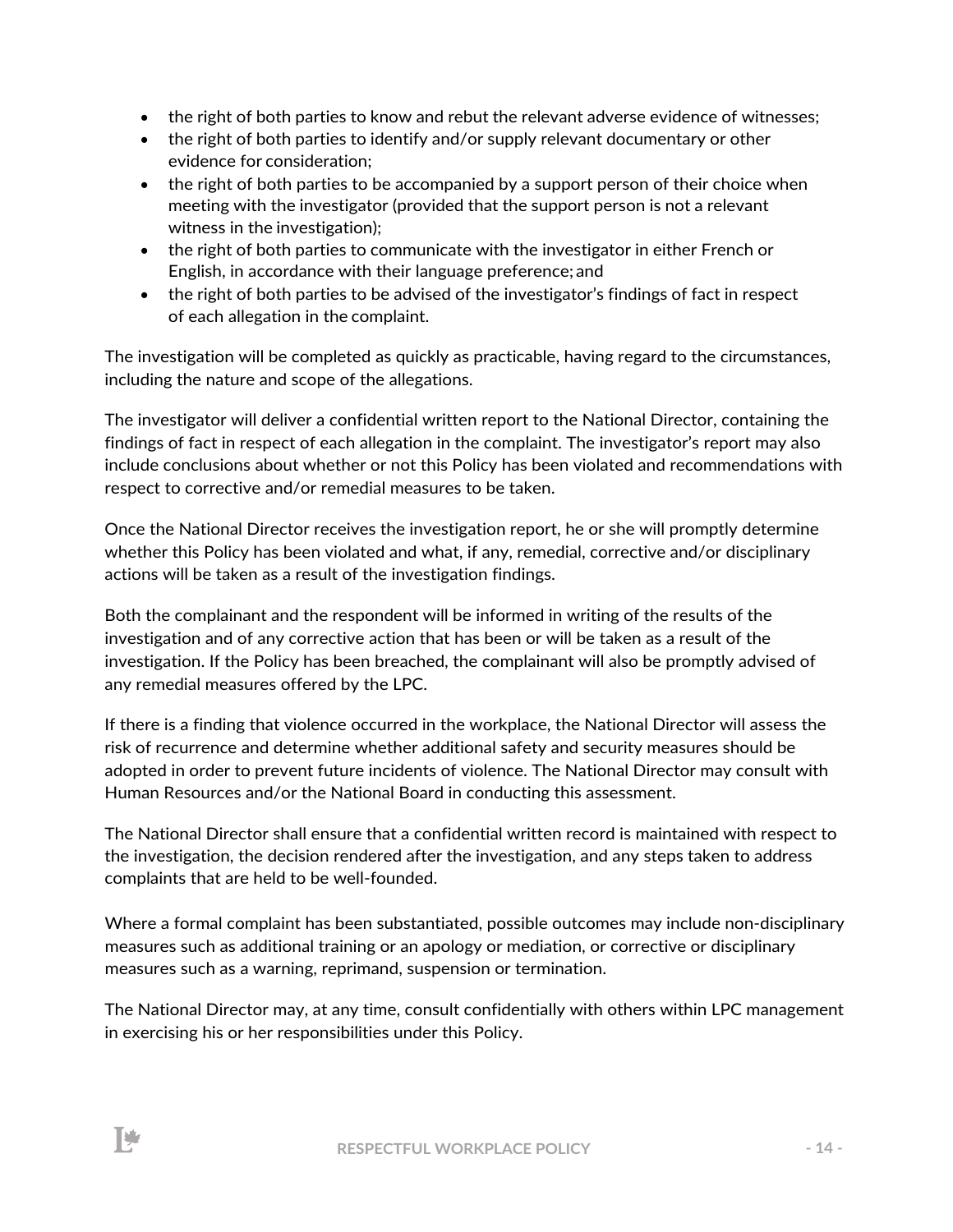In the event that other commitments prevent the National Director from expeditiously fulfilling any or all of the responsibilities conferred upon him or her under this Policy, or when he or she concludes that it is otherwise appropriate, the National Director may designate another person within the LPC to act on his or her behalf.

In circumstances where allegations of harassment or violence are made against the National Director, the President of the National Board shall immediately be notified and will determine, in consultation with the National Board, how the complaint will be addressed.

## 10 RESOURCES FOR COMPLAINANTS

The LPC recognizes that it can be emotionally difficult for a complainant to bring forward a concern of discrimination, harassment or violence.

While the Officers identified are responsible for ensuring appropriate action is taken in the circumstances of a complaint, nothing in this Policy precludes a complainant from independently seeking the advice or assistance of a third party to help them through the complaint resolution process.

The Officers identified in this Policy will, on request, endeavour to provide a complainant with a nonexhaustive list of potential third party resources, which the complainant may wish to consult.

### 11 CONFIDENTIALITY

The LPC is committed to protecting and respecting the privacy of complainants, respondents, and witnesses involved in workplace complaints and investigations. To the extent practicable under the circumstances, all processes under this Policy shall remain confidential. It may be necessary to disclose some information, including identifying information, to the parties, to witnesses, or to other individuals within the LPC in order for a proper and fair investigation to be conducted, or for an appropriate resolution to be implemented. Such disclosure will, however, only be to the extent necessary for purposes of investigating or taking corrective action with respect to the incident or complaint, or as required by law.

Every individual involved in any informal or formal process under this Policy is expected to observe confidentiality and to refrain from discussing any details of any harassment or violence allegations, complaint, informal resolution process, investigation process or outcome.

The identities of witnesses who are asked to participate in an investigation of a formal complaint will remain anonymous, insofar as practicable. (Limited disclosure of witnesses' identities may be required in order to ensure a fair and thorough investigation.) Witnesses should not discuss the fact that they have been interviewed as a witness in an investigation or disclose to anyone (other than a legal advisor) the content of their statements to the investigator.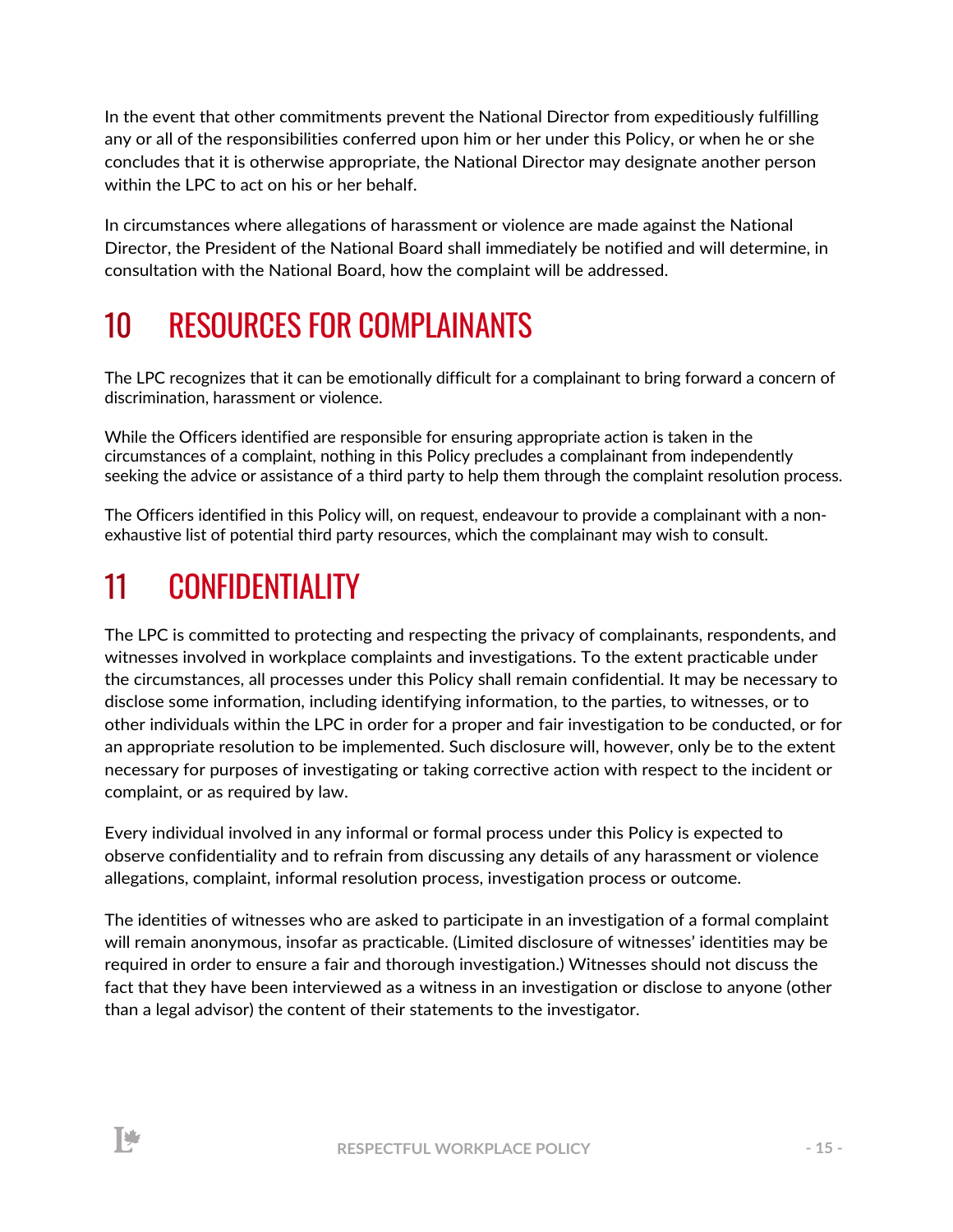All records of harassment and violence complaints, including notes of interviews, witness statements, investigation reports, results of informal mediation meetings, and other relevant material, will be kept confidential, except to the extent that the release of such material is necessary for the implementation of any remedial, corrective, or disciplinary action, or as required by law.

Breaches of confidentiality under this Policy are viewed by the LPC as serious misconduct for which appropriate corrective and/or disciplinary actions may be imposed.

## 12 REPRISAL

Employees (or volunteers) who make complaints in good faith under this Policy shall not have their employment (or volunteer opportunities) negatively affected in any manner.

The LPC prohibits reprisal or threat of reprisal against anyone for making use of this Policy in good faith, or for participating in good faith as a witness in an investigation of a complaint under this Policy. Retaliation (or the threat of retaliation) of any kind against such individuals is viewed by the LPC as serious misconduct, for which appropriate corrective and/or disciplinary actions may be imposed.

## 13 FRIVOLOUS OR BAD FAITHCOMPLAINTS

The pursuit of frivolous complaints or of complaints made in bad faith has a detrimental effect on the workplace and undermines the spirit and intent of this Policy. Abuse of this Policy by making a frivolous or bad faith complaint is viewed by the LPC as serious misconduct, for which appropriate corrective and/or disciplinary actions may be imposed.

A frivolous complaint is one that is completely devoid of any substance or merit whatsoever. The mere fact that a complaint is dismissed as unfounded does not imply that it is frivolous. A finding by an investigator that allegations of harassment are unsubstantiated (on a balance of probabilities) by evidence or a finding by the National Director that a respondent has not breached the terms of this Policy does not mean that the complaint was necessarily frivolous.

Bad faith complaints are groundless complaints that are pursued for malicious motives, such as an intent to aggravate, humiliate, malign or discredit the respondent.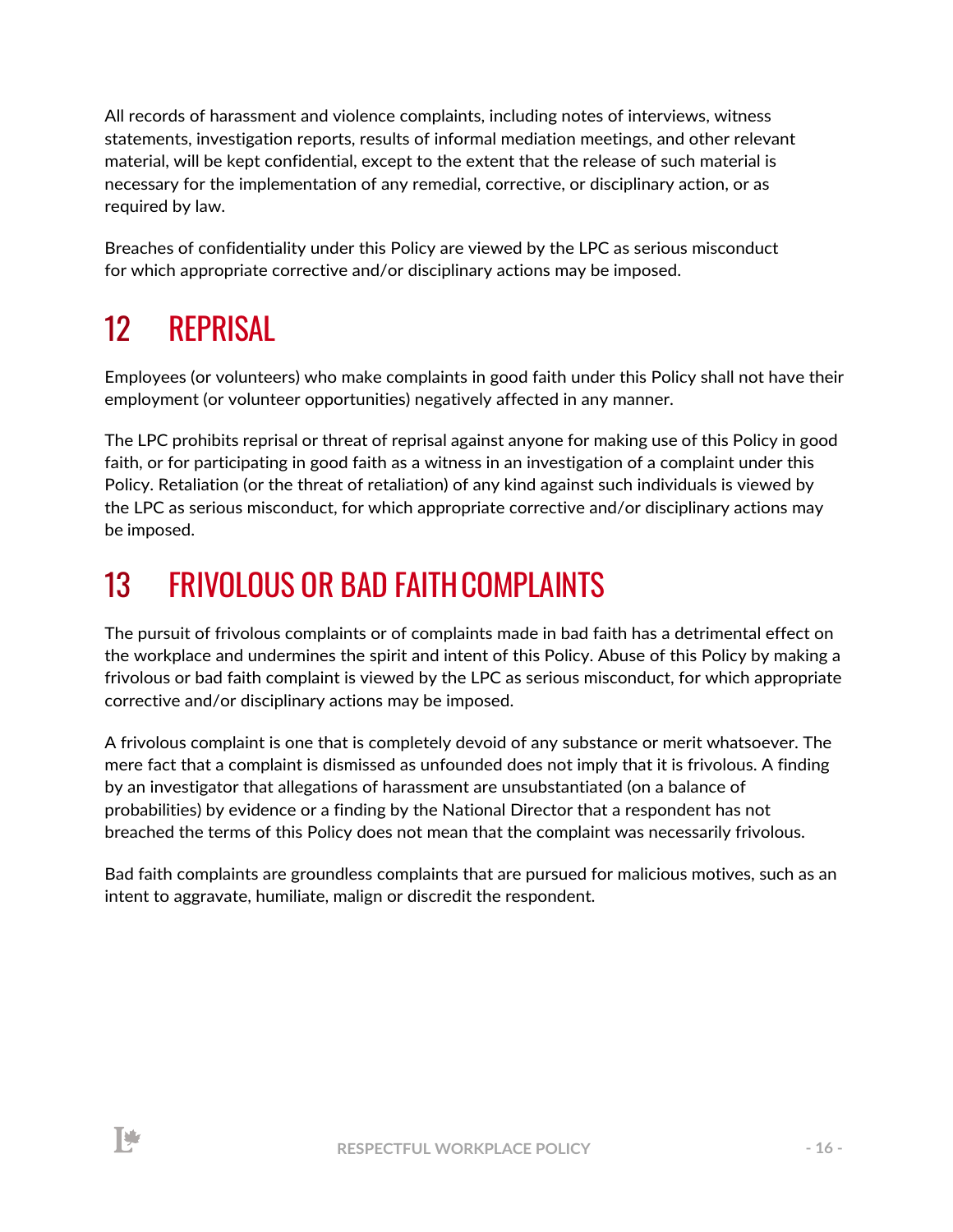## 14 CONDUCT THAT DOES NOT CONSTITUTEHARASSMENT

The word "harassment" is meant to capture persistent patterns of pernicious behaviour or serious transgressions that result in more than fleeting awkwardness or momentary displeasure. It refers to a departure from reasonable conduct and to behaviour that exceeds the usual limits of acceptable workplace interactions. Harassment has serious negative consequences for the emotional well-being and psychological health of those who are subjected to it. It is a label that should therefore be used judiciously, only when the occasion warrants it. It should not be trivialized or devalued by using it loosely to refer to mere acts of pettiness or thoughtlessness, or isolated lapses in judgment. Any person may, on occasion, act in a manner that is intemperate, callous or insensitive. Every heedless act or comment that injures someone's feelings does not necessarily constitute harassment.

### 14.1 Reservation of Management Rights

₩

The exercise of managerial discretion may, at times, create stress, discomfort or unpleasantness for employees (and volunteers), or result in workplace conflict, but it does not constitute harassment if it is done in a reasonable and professional manner.

This Policy does not curtail the right of managers to assign legitimate but undesirable tasks, to implement organizational changes, to monitor employee attendance and manage employee absenteeism, to conduct performance reviews, to impose and enforce deadlines, or to engage in other ordinary day-to-day functions of management.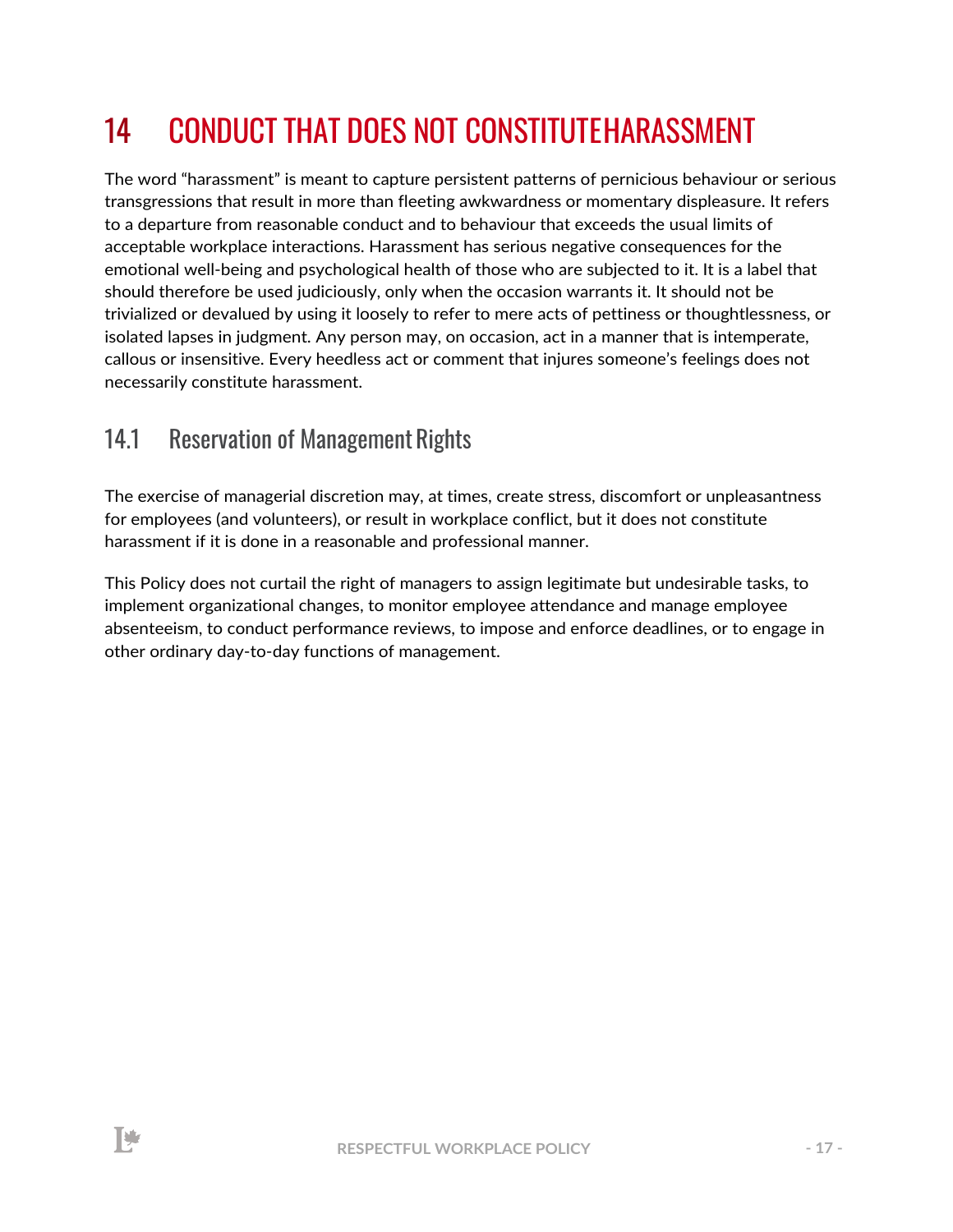## APPENDIX A

The following are not intended to be exhaustive lists.

#### Examples of Workplace Violence

- Verbal threats of physical force, even if made in jest (i.e., regardless of whether the person intends to carry out the threats);
- threatening gestures, such as shaking a fist or making a simulated motion of pointing a gun at someone with an index finger and thumb (even if the gesture merely constitutes bravado);
- physical horseplay;

▌₩

- acts of physical aggression, such as slamming a door, kicking a chair, or throwing an object at someone (regardless of whether the object strikes or misses the person);
- acts of physical intimidation (e.g. invading someone's personal space by standing over them when they are sitting, confining them or obstructing their movements).

#### Examples of Workplace Harassment

- Displaying sexist, racist, anti-Semitic, anti-Islamic, homophobic, or other offensive pictures or materials (relating to prohibited grounds of discrimination) in the workplace, or sending such pictures or materials by email or text;
- mocking a person's disability, accent, or gender expression;
- flagrant staring at a person with a disability or at a transgender person;
- the use of derogatory language to describe persons with disabilities or to refer to a person's race, colour, creed, aboriginal ancestry, ethnic origin, place of origin, sexual orientation or gender identity,even when done in a joking manner;
- intrusive inappropriate questioning about a person's disability, sexual orientation, or gender identity;
- intrusive questions about a person's romantic or sexual life or private activities;
- unwelcome sexual overtures or advances, which may or may not be accompanied by promises or threats, explicit orimplicit;
- unwelcome repeated social invitations, with romantic overtones or sexual innuendo;
- flirtatious comments about a person'sappearance;
- unwelcome or forced sexual or intimate touching (hugs, kisses, arm stroking, shoulder rubbing, hand holding, buttocks patting,etc.);
- words, gestures and actions that tend to bully, torment, pester, degrade or persecute another person;
- vexatious verbal attacks; name calling; use of abusive or profane language; shouting, yelling, or excessively confrontational behaviour;